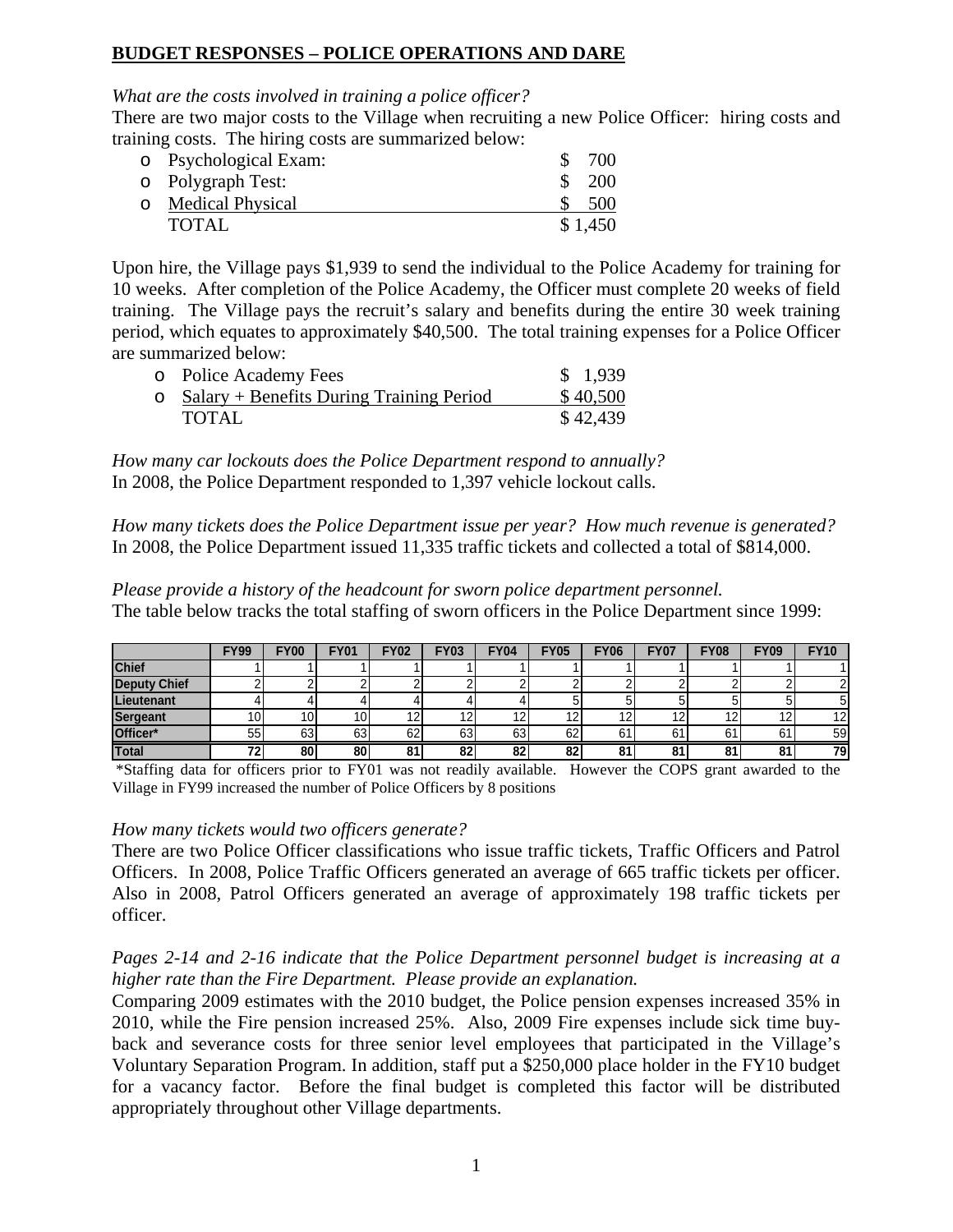*What are the total costs of the Dare Program, Crossing Guard Program and Police and Fire Educational Programs?* 

The annual costs for the Dare Program, the Crossing Guard Program and the Police and Fire Public Education Programs are summarized below. Also included are the staffing levels for each of the programs:

|                        |           | <b>Crossing</b> |        |      | <b>Police Public</b> | <b>Fire Public</b> |         |  |
|------------------------|-----------|-----------------|--------|------|----------------------|--------------------|---------|--|
|                        | DARE*     | <b>Guards</b>   |        |      | <b>Education **</b>  | <b>Education</b>   |         |  |
| <b>Personnel Costs</b> | \$242,424 | \$              | 86,708 | S    | 185,516              |                    | 139,177 |  |
| <b>Other Expenses</b>  | 12,109    | \$              | 1,464  | \$   | 16,030               |                    | 25,302  |  |
| <b>Total Expenses</b>  | \$254,533 | \$              | 88,172 | - \$ | 201,546              |                    | 164,479 |  |
| Staffing:              |           |                 |        |      |                      |                    |         |  |
| Full time              | າ         |                 | -      |      |                      |                    |         |  |
| Part time              |           |                 | 19     |      | -                    |                    |         |  |

\* Personnel costs include pensions.

\*\* Also have responsiblities for accreditation, evidence rooms, alarm billing coordination, crime analyst, arrest reports, administrative tow hearings

*How much would be generated if we charged \$5,000 for each school participating in the DARE program?* 

Staff currently teaches DARE in fourteen (11 public / 3 private) schools across the Village. If each school were to donate a total of \$5,000 for the program, this would equate to a total of \$70,000.

*Please provide an estimate of the net \$ effect of elimination of Cost Share Program or Elimination of Police Community Support (633), DARE (638), Fire Education (743) and Crossing Guards (634) by August 2010. Please provide a total change in staffing if this activity is eliminated.* 

The annual costs for the Dare Program, the Crossing Guard Program and the Police and Fire Public Education Programs are summarized below. Also included are the staffing levels for each of the programs:

|                        |           | <b>Crossing</b> |        |     | <b>Police Public</b> | <b>Fire Public</b> |         |  |
|------------------------|-----------|-----------------|--------|-----|----------------------|--------------------|---------|--|
|                        | DARE*     | <b>Guards</b>   |        |     | <b>Education **</b>  | <b>Education</b>   |         |  |
| <b>Personnel Costs</b> | \$242,424 | \$              | 86,708 | -\$ | 185,516              |                    | 139,177 |  |
| <b>Other Expenses</b>  | 12,109    | \$              | 1,464  | \$  | 16,030               |                    | 25,302  |  |
| <b>Total Expenses</b>  | \$254,533 | \$              | 88,172 | -\$ | 201,546              |                    | 164,479 |  |
| Staffing:              |           |                 |        |     |                      |                    |         |  |
| Full time              | າ         |                 | -      |     |                      |                    |         |  |
| Part time              |           |                 | 19     |     | -                    |                    |         |  |

\* Personnel costs include pensions.

\*\* Also have responsiblities for accreditation, evidence rooms, alarm billing coordination, crime analyst, arrest reports, administrative tow hearings

### *Please provide details of the arrangement with District 99*

The Village's Memorandum of Understanding with District 99 has been attached for your information.

### *Has staff analyzed the 12 hour shift idea presented by the FOP?*

Staff analyzed the impact of shifting to a 12-hour work schedule for Police Officers during the course of the last contract negotiation with the FOP. Staff did not recommend this option due to the fact that shifting to a twelve hour work schedule could potentially result in increased costs for